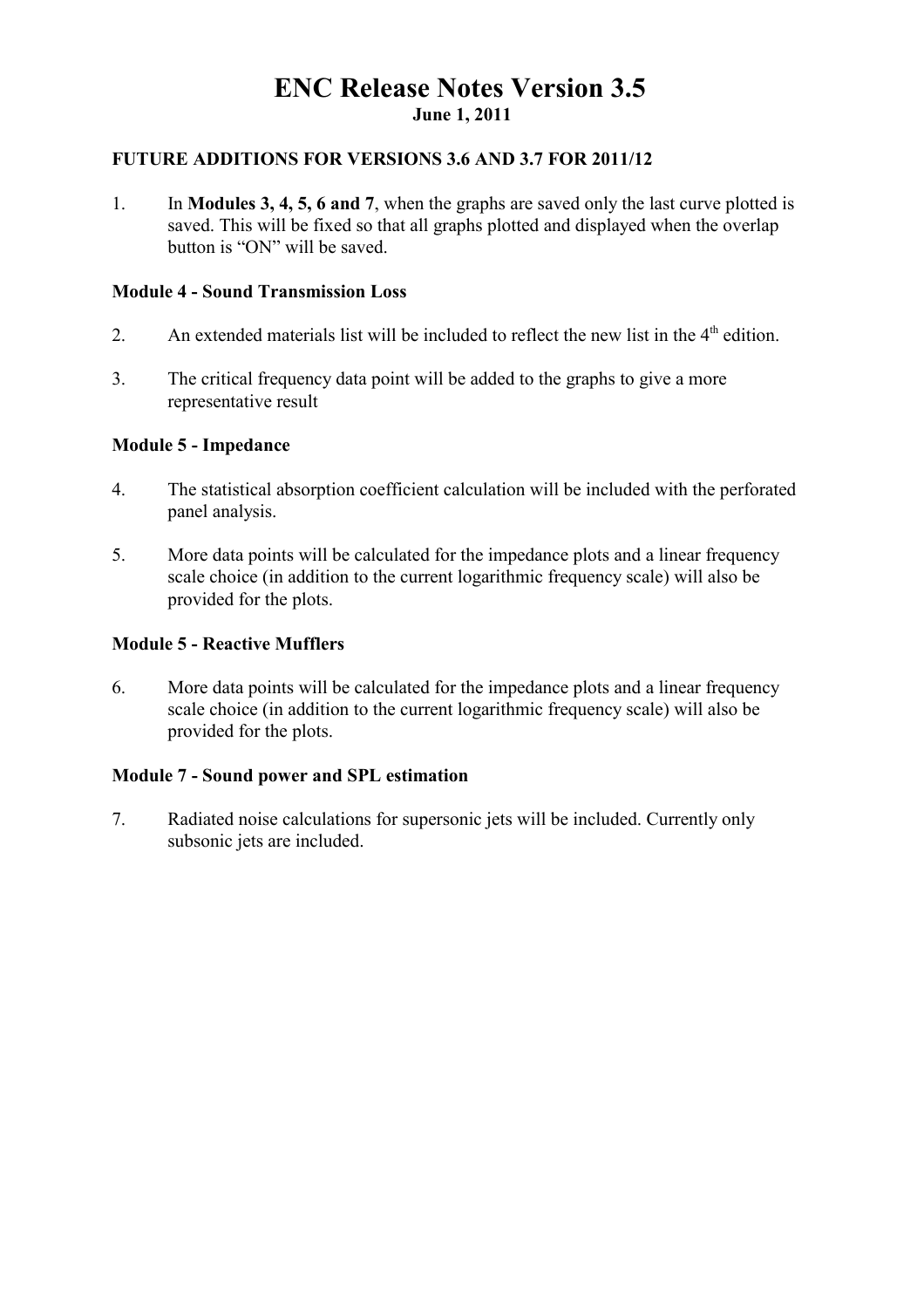# **ADDITIONS AND CORRECTIONS NEW IN VERSION 3.5**

Two general additions have been made. First, it is now possible to import and export text file data into the tables in ENC so now data from a spreadsheet can be imported without having to re-type it. Second, it is now clearer which part of each module users are in as the page name on the menu bar is now highlighted in red.

# **Module 5 - Impedance**

- 1. End corrections and effective lengths for all muffler elements have been revised in line with the  $4<sup>th</sup>$  edition of the text book
- 2. The maximum valid frequency for the graphs has now been revised to include the extension due to wave analysis when that option is chosen**.**
- 3. It is now made clear that the analysis for the 1/4 wave tube is based on wave analysis rather than the less accurate lumped element analysis.
- 4. Where appropriate, the windows in the impedance page have been altered to reflect the windows in the reactive muffler page as closely as possible.

# **Module 5 - Reactive Mufflers**

- 5. End corrections and effective lengths for all muffler elements have been revised in line with the  $4<sup>th</sup>$  edition of the text book
- 6. The maximum valid frequency for the graphs has now been revised to include the extension due to wave analysis when that option is chosen**.**
- 7. It is now made clear that the analysis for the 1/4 wave tube is based on wave analysis rather than the less accurate lumped element analysis

# **Module 5 - Exhaust Stack Directivity**

8. A new analytical model as described in the  $4<sup>th</sup>$  edition text book has been added, as have new curves based on more extensive experimental data. This has replaced the current calculation procedure based on the  $3<sup>rd</sup>$  edition text book

# **Module 7 - Sound power and SPL estimation**

9. The air compressor pages has been rearranged so that only one page is used for each compressor type. Also the different calculation results for exterior noise of large compressors are explained in the manual.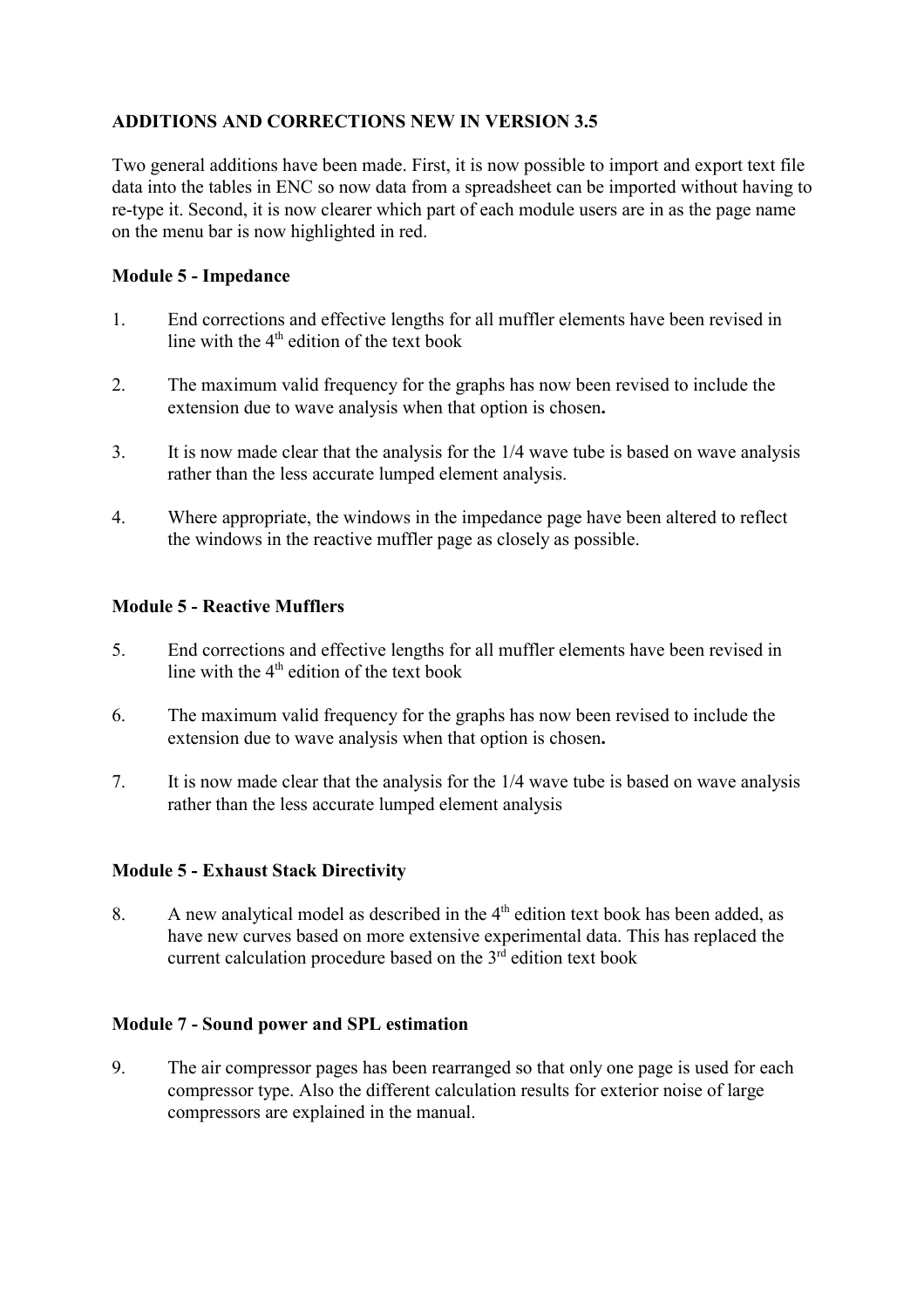# **VERSION 3.4**

In addition to the changes listed below, some cosmetic changes to some of the windows have been made to make it clearer what ENC is doing and what parts of the input data are excluded from various calculations. It is recommended that the user become familiar with the new version of the user manual as well as the  $4<sup>th</sup>$  edition text book.

# **Module 1 - Noise level Criteria**

1. "Maximum allowed exposure time to  $L_{Aea}$  (hours)" is now calculated in addition to the maximum allowed exposure to  $L_{\text{Aeg-Rh}}$ .

# **Module 1 - Weighting Networks**

2. A larger version of the graph can now be selected.

# **Module 2 - propagation**

- 3. The Concawe curves for the ground effect had the 2000 Hz and 63 Hz curves accidentally interchanged in the third edition of the text. This has now been fixed.
- 4. The excess attenuation effects of barriers, ground reflection and meteorological influences are now combined rather than added separately when a barrier exists. This means that when the barrier term is ticked, it is not possible to also tick the meteorological and ground effect boxes as these effects are included in the barrier calculations. The exception is the ISO method which subtracts the ground effect without the barrier from the barrier calculation prior to giving the result. However, this effectively cancels the ground effect without the barrier so ENC does this for you by greying out the ground effect tick box when you tick the barrier box for the ISO method as well.
- 5. If you select either the wind speed or the temperature gradient to be non-zero in the barrier pop-up window, then the Am row is greyed out and the numbers excluded from the sum.
- 6. As the ISO method is for worst case meteorological conditions, the Am row is greyed out whenever the ISO calculation method is selected so that meteorological effects cannot be included twice.
- 7. Some minor corrections to the ISO barrier attenuation calculations to more accurately reflect the standard have been made and follow the procedures outlined in section 8.5.2.4 of the  $4<sup>th</sup>$  edition text book.

# **Module 3 - Porous material Absorber**

- 8. The capability to calculate impedance and absorption coefficient for polyester materials and acoustic foam (low density and medium density) has now been added.
- 9. The capability to calculate impedance and absorption coefficient for a multi layered material has now been added.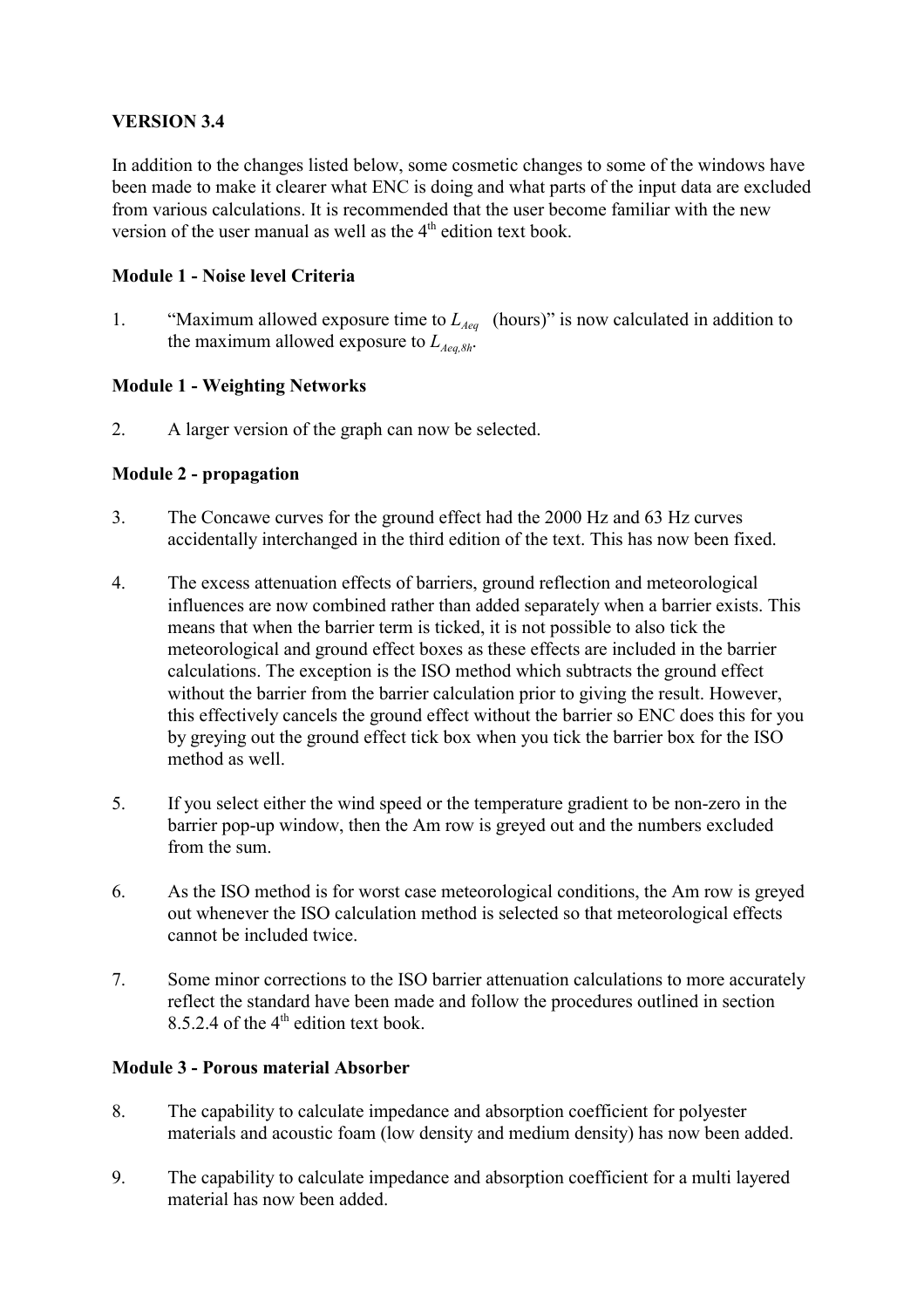- 10. The ability to estimate the flow resistance (in the absence of measured data) for fibreglass, rockwool and polyester has now been added.
- 11. Mach number of grazing flow was previously set to zero, regardless of the user entered value - constraint now removed.

# **Module 3 - Panel Absorber**

12. For the empirical method, interpolation between the curves is now done by ENC so any design frequency and maximum absorption coefficient can be selected.

# **Module 4 - Partition**

- 13. The frequency range of TL calculation has now been extended to well below the panel first resonance frequency.
- 14. A modification to the calculations of TL for "thick" walls has been added. so the maximum achievable TL at high frequencies is now limited by the wall thickness effect.
- 15. The data points exactly at the critical frequency are now listed in the calculation panel.

# **Module 4 - Double Wall**

- 16. The data points exactly at the critical frequency are now listed in the calculation panel.
- 17. The ability for the user to enter any stud compliance value has been re-introduced.
- 18. Some minor adjustments to the Davy model to increase its accuracy in the critical frequency range have been made.

# **Module 4 - IIC and STC**

- 19. A calculation of OITC (Outdoor Indoor Transmission Class) has now been included even though it is not discussed in the text book.
- 20. The error in Equation (8.21) in the 4th edition text book has been fixed. The "+" sign has been changed to a "-" sign and this is now reflected in ENC.
- 21. The frequency range for IIC calculations has been corrected to 100 Hz to 3150 Hz from 125 Hz to 4000 Hz.
- 22. ENC now also calculates the spectrum adaptation term to be included with IIC to account for bare wood or concrete floors or floors with inadequate covering.

# **Module 4 - Composite / Flanking**

- 23. The effect of flanking on TL predictions has been included as well as the special case of suspended ceiling flanking.
- 24. Gompert's formula has been included for calculating the TL of very narrow slits.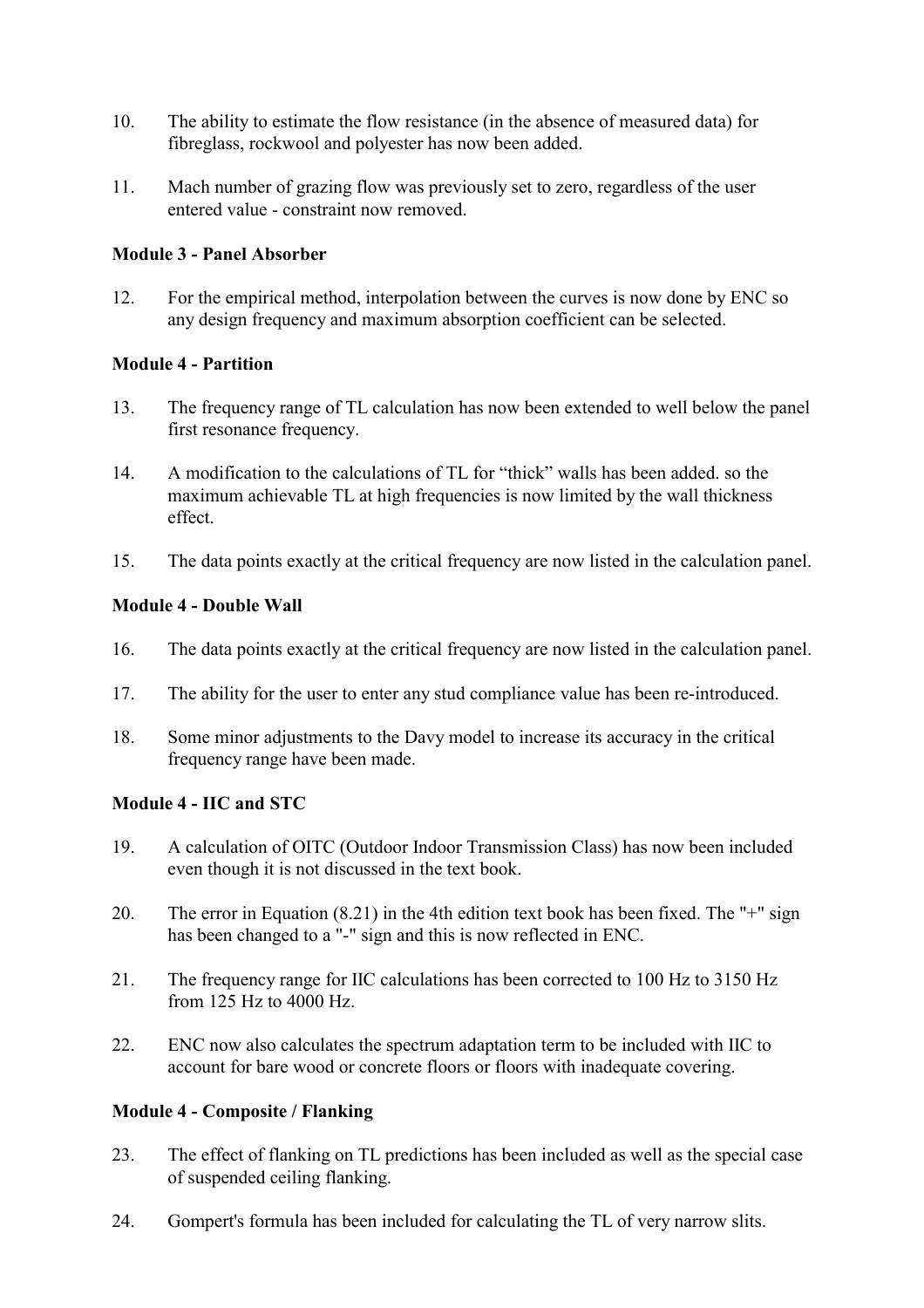#### **Module 4 - Enclosure**

25. Some labelling has been modified to make the meaning clearer.

# **Module 4 - Barrier**

- 26. The tick box here and in the sound propagation module for "barrier is a building greater than 10 m high", has been removed as we do not need a special calculation for this case.
- 27. Intermediate results for the 1000 Hz calculation can now be displayed.

# **Module 5 - Impedance**

- 28. An option has been added to calculate the resonance frequency of the Helmholtz resonator using 1-D wave analysis in addition to the lumped analysis that is in earlier versions. In addition, you can choose from three different lumped analysis expressions.
- 29. For Helmholtz resonators, in addition to the choices for calculating resonance frequency, you now have a choice of using 1-D wave analysis or lumped element analysis for the impedance calculations.
- 30. New, more accurate equations are used to calculate the end corrections for Helmholtz resonators and quarter wave tubes (Eqs.  $9.45 - 9.47$  in the 4<sup>th</sup> edition text book).
- 31. The vertical axis of the graphs has been re-labelled to make it clear that it is the normal impedance that is being calculated and plotted.
- 32. The partitioned/non-partitioned cavity choice has been removed from the perforated panel analysis as the normal impedance is not affected by whether the cavity is partitioned or not. However, the statistical absorption coefficient is affected and this will be an addition for a future version.

# **Module 5 - Reactive Mufflers**

- 33. The ability to calculate TL in addition to IL of reactive mufflers has been added.
- 34. For Helmholtz resonators, in addition to the choices for calculating resonance frequency, you now have a choice of using 1-D wave analysis or lumped element analysis for the impedance calculations.
- 35. You are now given the choice of lumped analysis or wave analysis for the calculation of the IL of reactive mufflers.
- 36. New, more accurate equations are used to calculate the end corrections for Helmholtz resonators and quarter wave tubes (Eqs.  $9.45 - 9.47$  in the  $4<sup>th</sup>$  edition text book).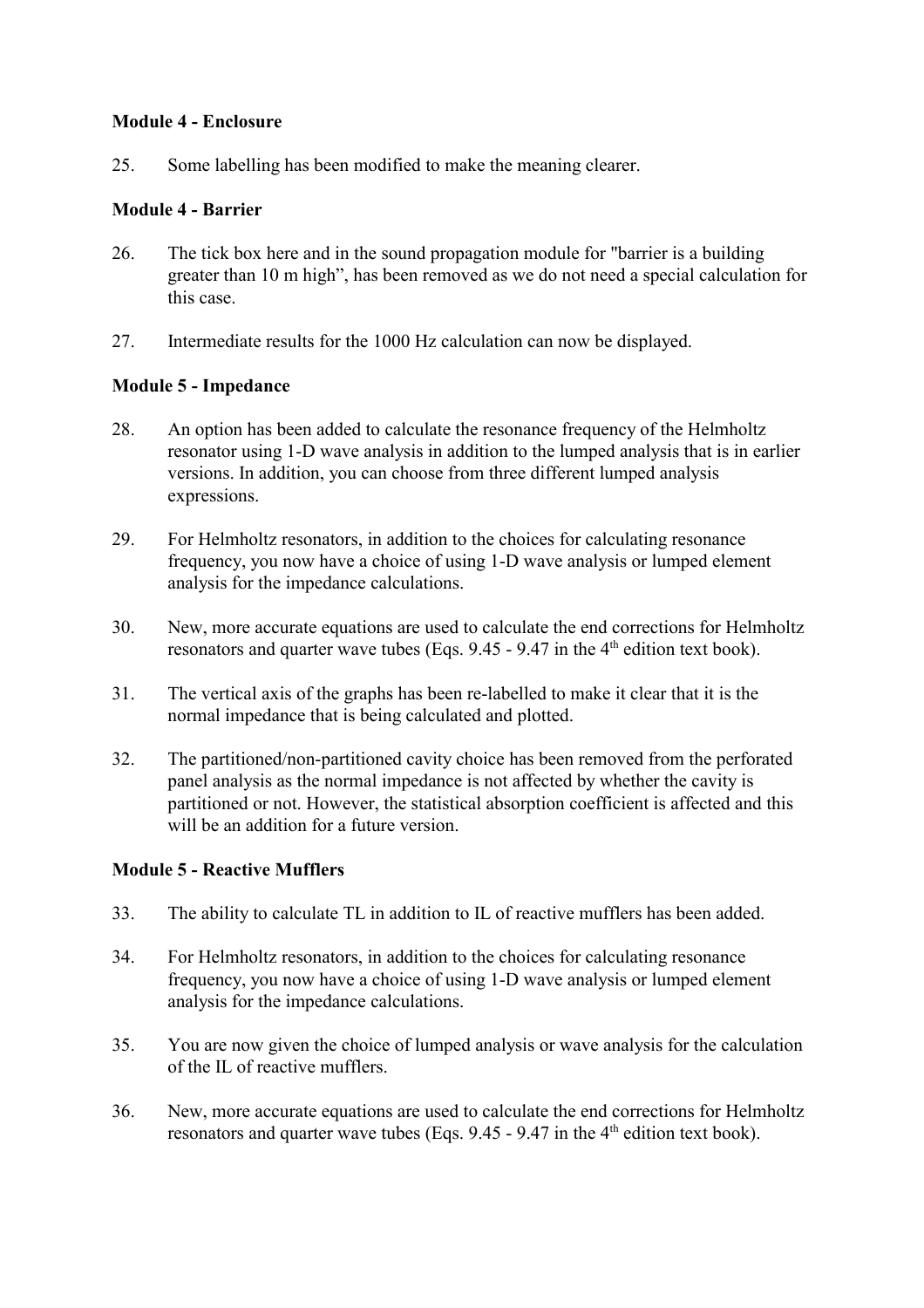#### **Module 5 - Plenum**

- 37. An additional calculation procedure (as used by ASHRAE) has been included.
- 38. For the Wells model, a factor has been added to account for the case of the edge of the inlet being closer to the centre than to the edge of the plenum chamber wall.

#### **Module 6 - Single Isolator System**

- 39. The calculation of the first 3 spring surge frequencies for a coil spring has been included.
- 40. The calculation of spring stiffness and mass for a coil spring has been included.
- 41. An option has been provided for the user to choose to include the mass of the coil spring in the calculations.

#### **Module 7 - Sound Power and SPL Estimation - oil burner and low pressure drop gas**

42. The error in this calculation as a result of an error in the  $3<sup>rd</sup>$  edition text book has now been fixed (see Eq. 11.88,  $4<sup>th</sup>$  Edn text).

#### **Module 7 - Sound Power and SPL Estimation - Pipe flow**

- 43. The internal sound power for vacuum lines is given by Equation 11.77 in the  $4<sup>th</sup>$ edition text which is correct. The equation from the third edition used by previous versions of ENC had a constant of "1.2" in the equation instead of "0.5".
- 44. The default density for the outside gas has now been changed to 1.206.

# **Module 7 - Sound Power and SPL Estimation - axial compressors and centrifugal compressors > 75 kW**

45. The constant "46" in Equation 11.2 in the 4<sup>th</sup> edition text is correct and supersedes the previous version where "45" was used.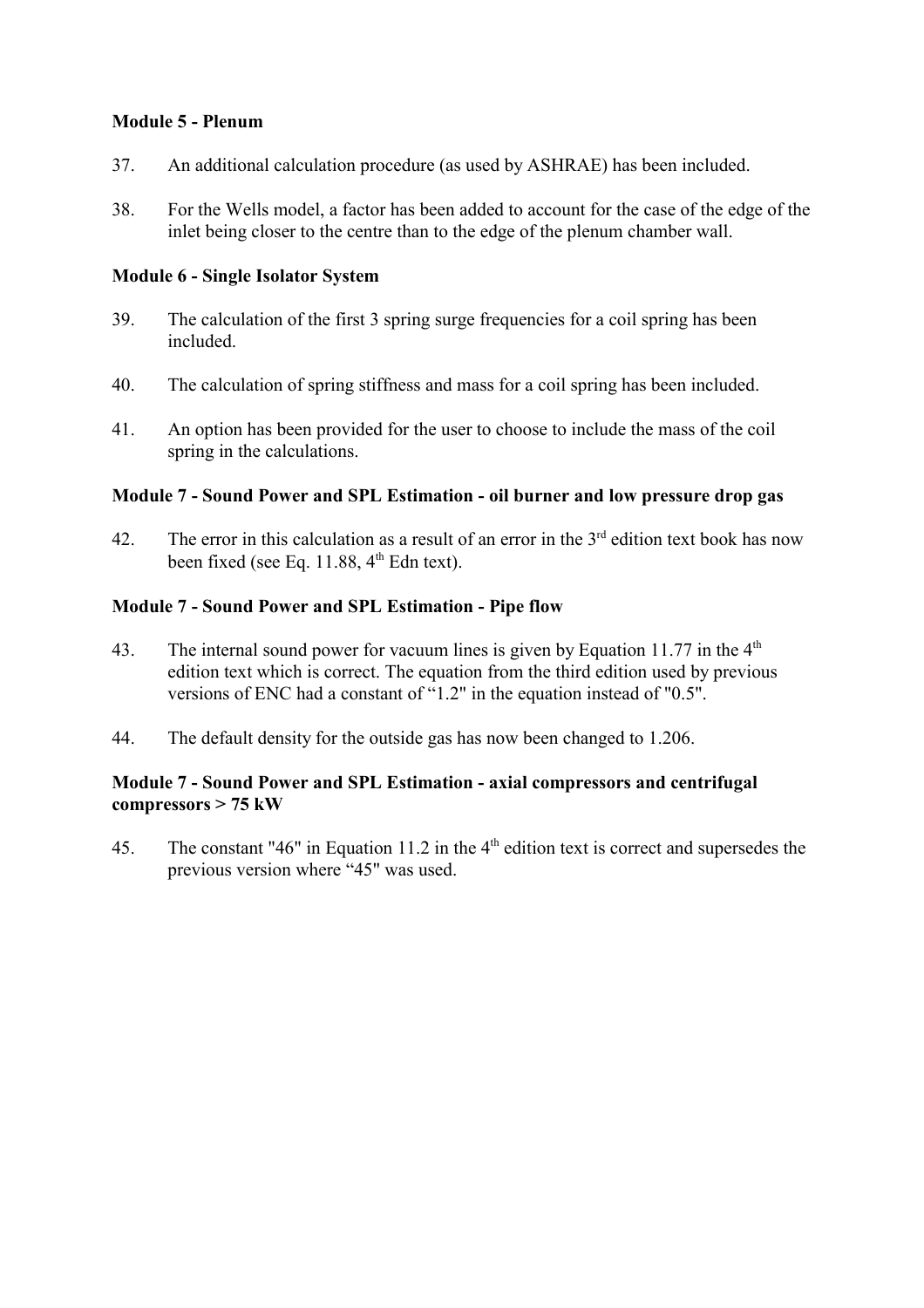# **VERSION 3.3**

- 1. Most octave and 1/3 octave band results can now be exported to Excel.
- 2. The fonts have been adjusted so ENC works well with most wide screen monitors.

# **Module 1 - Noise level Criteria**

- 3. 1/3 octave band NR curves have been added for use with 1/3 octave band data
- 4. RNC curves are now more accurately represented at low frequencies.

# **Module 1 - Fundamentals**

5. The expression used for calculating the speed of sound in liquid in a thin walled pipe has been updated to one published recently by Pavic and given below

$$
D_C = \frac{D_F}{1 + \frac{D_F}{E} \left( \frac{2R}{t} + \frac{\rho_w}{\rho} v^2 \right)}
$$

# **Module 2 - Sound Propagation**

6. The CONCAWE model for ground effect of figure 5.19 in the text book has been added and the text book figure has been corrected by swapping the 63 Hz and 2000 Hz labels.

# **Module 4 - IIC and STC**

- 7. The 1/3 octave band frequency range has been extended down to 50 Hz and up to 5kHz because it affects the *C* and  $C_t$  values.
- 8. A switch with 4 choices has been added to allow users to select the frequency range used for the *C* and  $C_t$  values. The first choice is 50 Hz to 3150 Hz, the second choice is 100 Hz to 3150 Hz, the third choice is 50 Hz to 5000 Hz and the fourth choice is 100 Hz to 5000 Hz. When the first two options are selected, the  $L_{i1}$  values in Table 8.1 in the text are increased (made less negative) by 1 dB. The different choices only affect the *C* and  $C_t$  values, not the  $R_w$  value.
- 9. Similarly the Octave band frequency range has been extended down to 63 Hz and up to 4 kHz.
- 10. A switch with 4 choices has been added so that users can choose between the four ranges 63 Hz to 2000 Hz, 125 Hz to 2000 Hz, 63 Hz to 4000 Hz and 125 Hz to 4000 Hz. When the first two options are selected, the  $L_{i1}$  values in Table 8.1 must be increased (made less negative) by 1 dB. The different choices only affect the *C* and  $C<sub>r</sub>$ values, not the  $R_w$  value.
- 11. Condition 2 only (not condition 1) on page 344 in the text is now satisfied in the  $R_w$ calculation and the 100 Hz 1/3 octave band is now included in the calculation.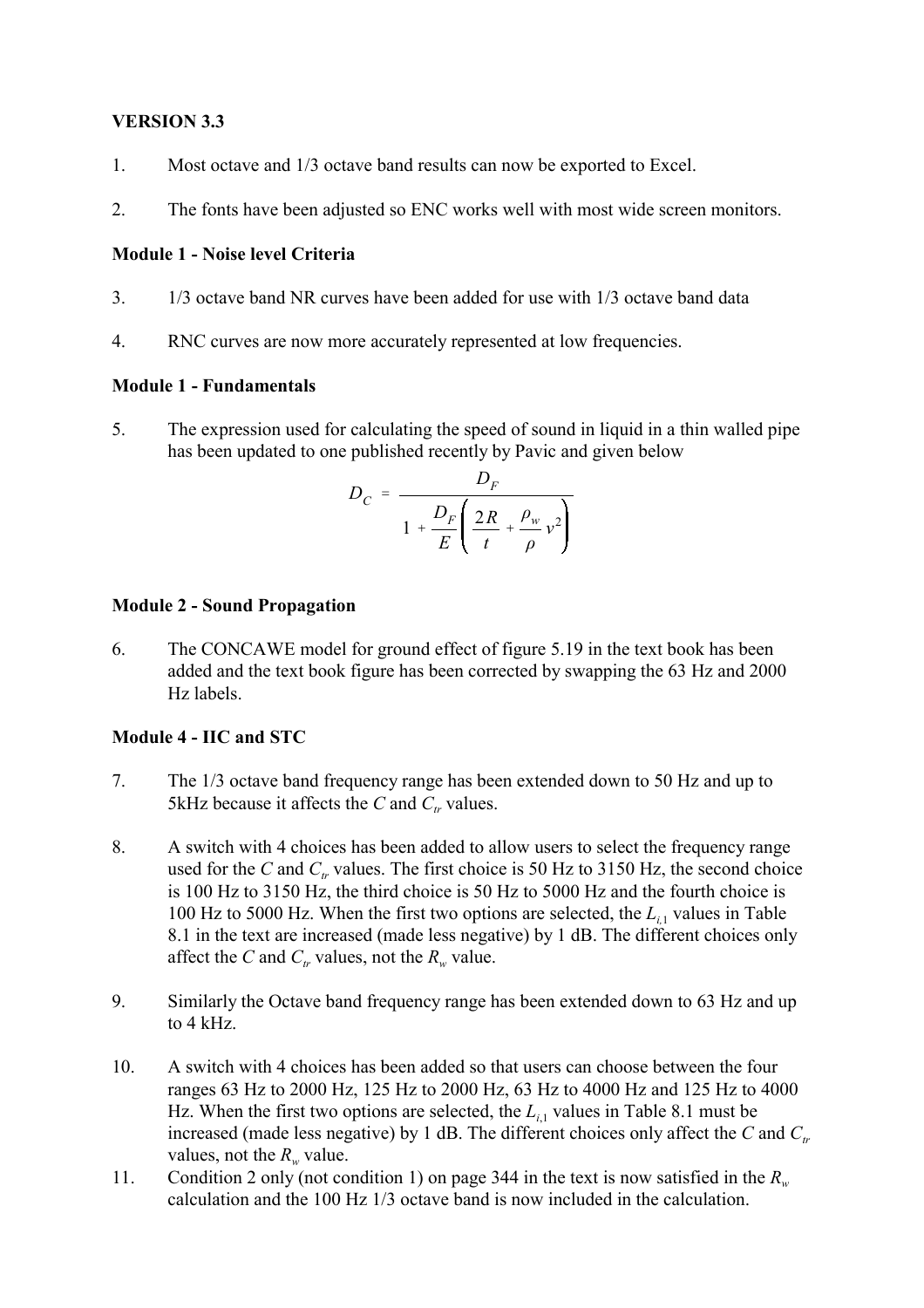- 12. The error in ENC in the calculation of octave band IIC value whereby 5 dB is subtracted has been fixed. Now ENC does not subtract 5 dB as stated in the text book on page 347 and the curves used to calculate the octave band IIC now correctly have the value at 2000 Hz increased by 1 dB.
- 13. The calculation of Weighted Standardised Impact Sound Pressure Level,  $L_{nTw}$  is now included.

#### **Module 6 - Two-stage isolator**

14. Some labels have been changed to more accurately reflect their meaning.

# **Module 6 - Vibration absorber**

- 15. the error in Equation 10.47 in the text book  $(3<sup>rd</sup>)$  and repeated in ENC has been fixed by replacing the quantity,  $(m_2/m_1)$  in the top line (numerator) by  $(m_2/m_1)^3$
- 16. Minor errors in labelling have been corrected.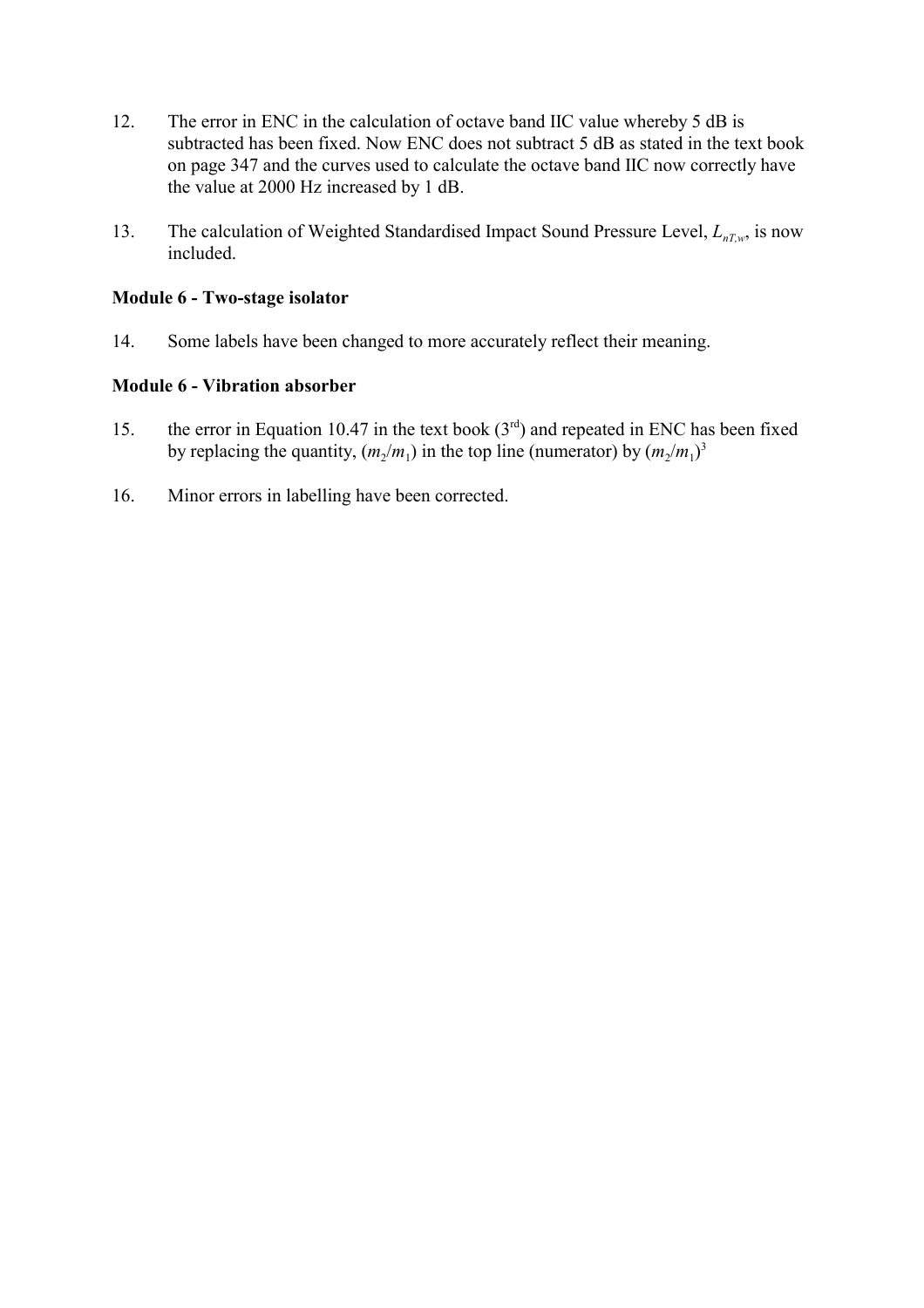#### **VERSION 3.211**

#### **Module 4 – Partition**

- 1. The error in the Davy transmission loss model around the critical frequency for a single panel has been fixed.
- 2. The locking up of the materials list as a result of scrolling too fast has been fixed.
- 3. The confusion arising from changing a property of an existing material and then trying to save it has been fixed.
- 4. The loss factor line in the input data table when "composite panel" is selected is "greyed out" as the loss factor for the composite panel is entered as a single number below the input table.

# **VERSION 3.21**

#### **Module 4 - Double wall**

- 1. The double wall TL in the vicinity of the critical frequencies has been modified.
- 2. In the double wall TL prediction using the Davy model, the user input for stud compliance has been removed, leaving only the choice between wood and steel studs.

In addition, the Davy model has been revised in line with the equations and text below:

The structure-borne sound transmission coefficient for all frequencies above  $f_0$  is (Davy, 1993):

$$
\tau_{F_c} = \frac{64\rho^2 c^3 D}{2g^2 b (2\pi f)^2}
$$

where *b* is the spacing between the studs and for line support on panel 2:

$$
D = \begin{cases} \frac{2}{h} & \text{if } f < 0.9 \times \min(f_{c1}, f_{c2}) \\ \frac{\pi f_{c1}}{8f \eta_1 \eta_2} \sqrt{\frac{f_{c2}}{f}} & \text{if } f > \max(f_{c1}, f_{c2}) \\ \text{linear interpolation on plot} \\ \text{of TL vs } \log_{10} \text{ frequency} & \text{if } 0.9 \times \min(f_{c1}, f_{c2}) \le f \le \max(f_{c1}, f_{c2}) \\ h & = \left[1 - \left(\frac{f}{f_{c1}}\right)^2\right]^2 \left[1 - \left(\frac{f}{f_{c1}}\right)^2\right]^2 \end{cases}
$$

where  $f_c$ <sup>1</sup> is the lower of the two critical frequencies corresponding to the two panels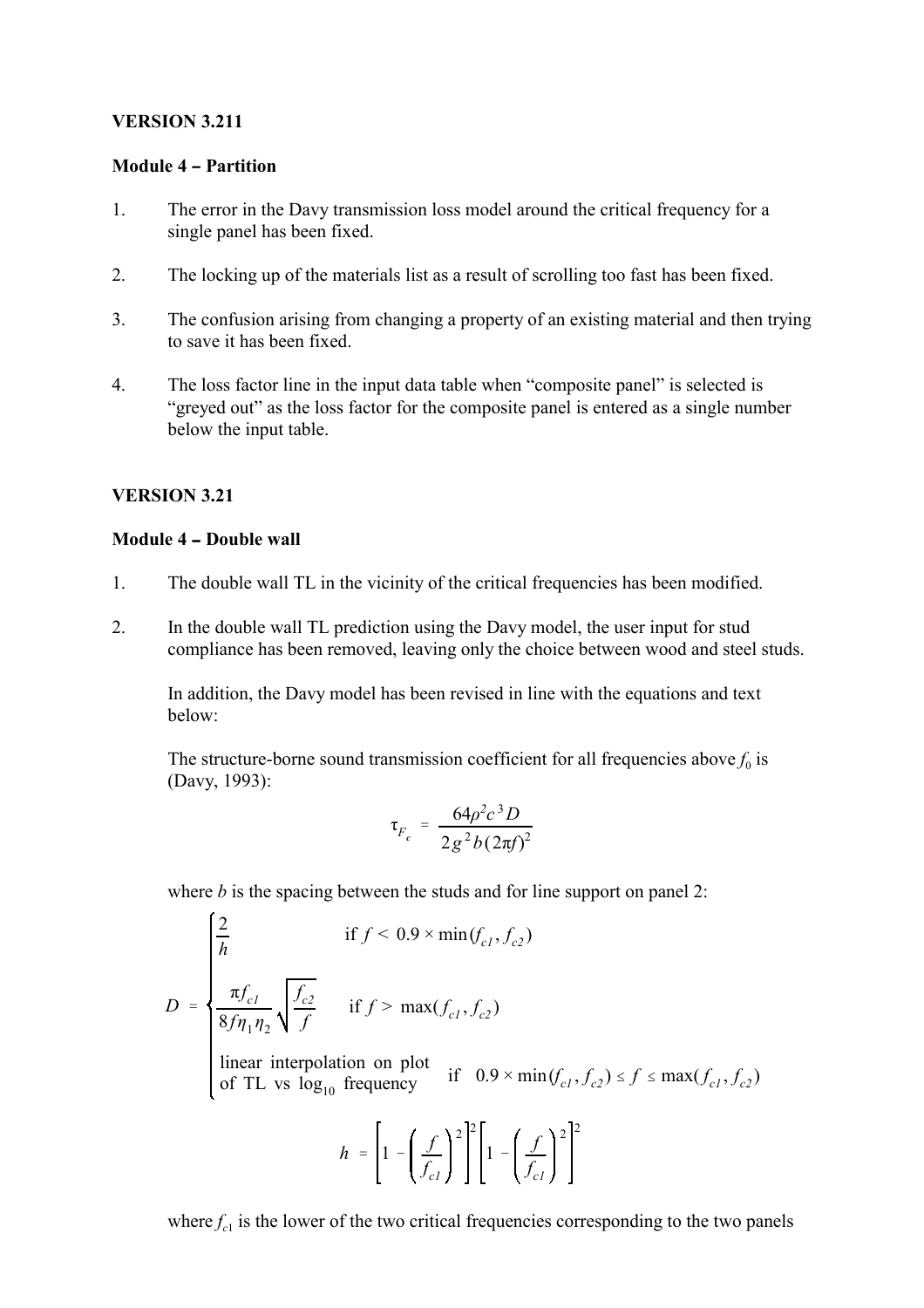and  $\eta_1$  and  $\eta_1$  are the loss factors for panels 1 and 2 respectively. Note that the first equation on the previous page applies only to wooden studs. For steel studs, the numerator should be divided by 10.

The above modifications were made as a result of extensive discussions with the originator of the Davy theory, Dr John Davy, and give a better match between theory and experiment.

- 3. The Sharp model for double wall transmission loss has been modified slightly in that point B in Figure 8.9 in the text is  $0.5 f_{c1}$  instead of  $0.5 f_{c2}$  and the equations in the figure caption have been changed to:
- (a) Line–line support:

$$
TL_{B2} = 20 \log_{10} m_1 + 10 \log_{10} b + 20 \log_{10} f_{c1} + 10 \log_{10} f_{c2} + 20 \log_{10} \left[ 1 + \frac{m_2 f_{c1}^{1/2}}{m_1 f_{c2}^{1/2}} \right] - 78 \quad (dB)
$$

 $TL_{B2} = 20 \log_{10} m_1 e + 20 \log_{10} f_{c1} + 20 \log_{10} f_{c2} - 99$  (dB) (b) Line–point support  $(f_{c2})$  is the critical frequency of the point supported panel):

(c) Point–point support:

$$
TL_{B2} = 20 \log_{10} m_1 e + 20 \log_{10} f_{c1} + 20 \log_{10} (f_{c2}) + 20 \log_{10} \left( 1 + \frac{m_2 f_{c1}}{m_1 f_{c2}} \right) - 105 \quad (dB)
$$

Point C:

(a) 
$$
f_{c2} \neq f_{c1}
$$
,  $TL_C = TL_B + 6 + 10 \log_{10} \eta_2 + 20 \log_{10} \frac{f_{c2}}{f_{c1}}$  (dB)

(b)  $f_{c2} = f$  $TL_c = TL_B + 6 + 10 \log_{10} \eta_2 + 5 \log_{10} \eta_1$  (dB)

The above adjustments result in better agreement between experimental data and predictions for double walls.

# **VERSION 3.2**

The following additions and corrections are included in version 3.2.

1. Two new windows have been added to Module 5 called "Duct Modal" and "Plenum" (see below)

# **Module 5 - Duct modal**

- 2. This module allows you to calculate modal cut-on frequencies, number of cut-on modes for a specified frequency and the phase speed of a specified mode at a specified frequency for rectangular and circular ducts.
- 3. This module also allows the calculation of the attenuation of sound propagating in unlined ducts, with or without external lagging.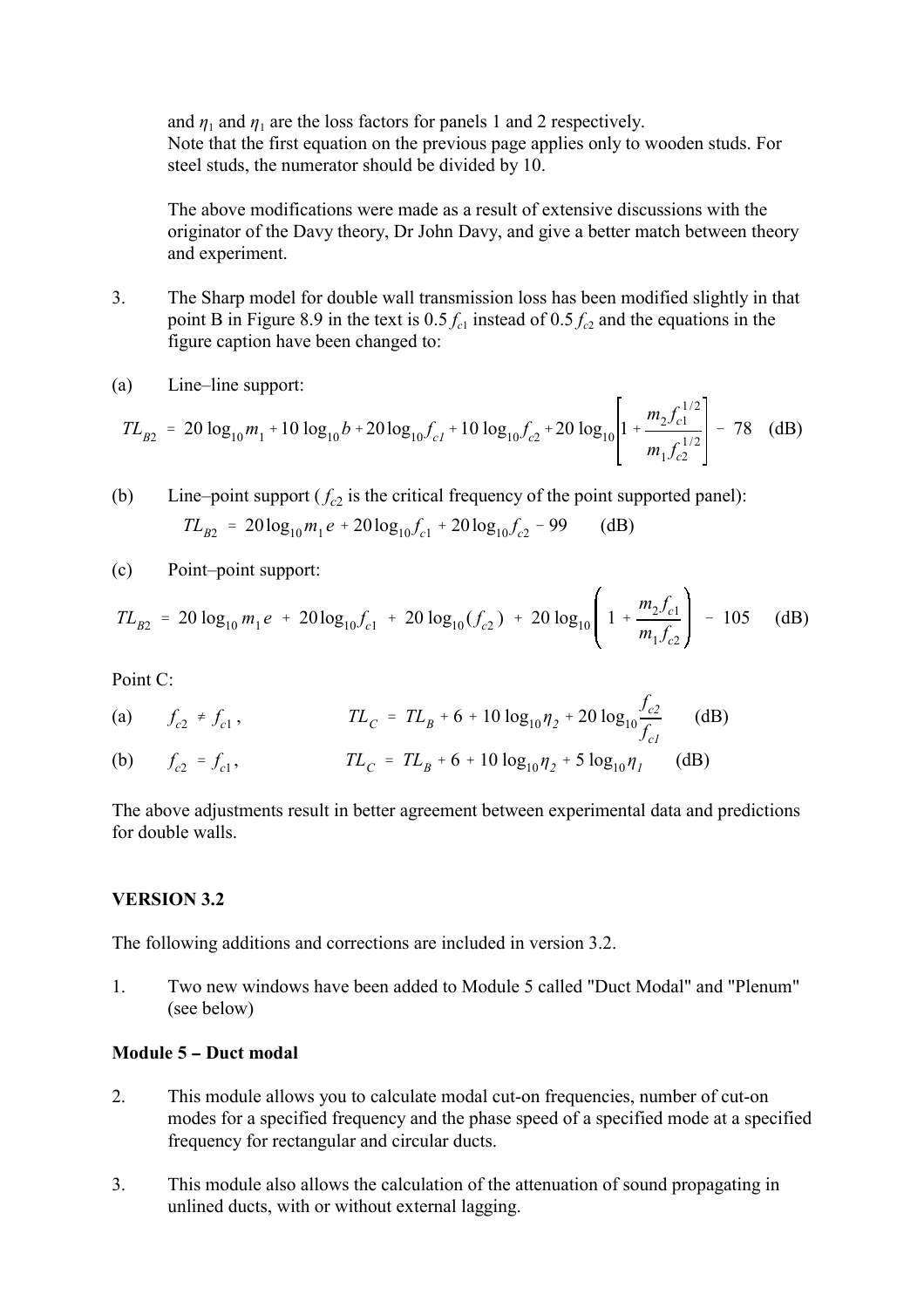# **Module 5 - Dissipative Mufflers**

- 4. The exit loss calculation has now been replaced with the more accurate table 9.5, p464 and an equivalent diameter is calculated for rectangular ducts for use with this table.
- 5. The lined duct attenuation is now limited to 50 dB for a specified length of duct, which is realistic.
- 6. The plenum chamber panel has been removed and included as "Wells model" in the "Plenum" window (see below).

# **Module 5 - Plenum**

7. This window allows the calculation of the transmission loss of a plenum chamber with and without a central partition, and with and without an acoustic material lining, using a number of different models available in the literature (Wells, Cummins and Ih). Note that if the TL is greater than 5dB it is the same as the Insertion Loss.

# **Module 6 – 2-Stage Isolator**

8. A new window has been added to module 6 which allows calculation and plotting of the performance of a two-stage vibration isolator, including calculation of the two undamped resonance frequencies.

# **VERSION 3.1**

The following additions and corrections are included in version 3.1.

- 1. Some more entries have been included in the "conversions" table under  $\leq$  tools $\geq$   $\leq$  unit conversion calculator>.
- 2. There were some places where a sound level of -inf was added to finite sound levels giving an incorrect result due to incorrect handling of the -inf quantity. This has now been fixed.

# **Module 2 - Sound propagation**

3. When you click on Ag and the ground effect window pops up, in version 3.0 and earlier there is a slight error in the ISO 9613-2 method. In particular, the error in the calculation of ds and dr has now been fixed (in the textbook, "0.09" has now been replaced with "0.9" in Equation 5.181 in accordance with the standard).

# **Module 7 - Sound power and SPL estimation**

4. In the equipment selection "furnaces - oil burner and low pressure drop gas burner" there are a number of input data label corrections that have been made to make data entry less confusing and more user friendly. In addition, the SPL at 1m is now for a combination of all burner noise sources and not just the air jet source. An error in the sound power estimation of noise due to primary and secondary air flow. Also in this window, when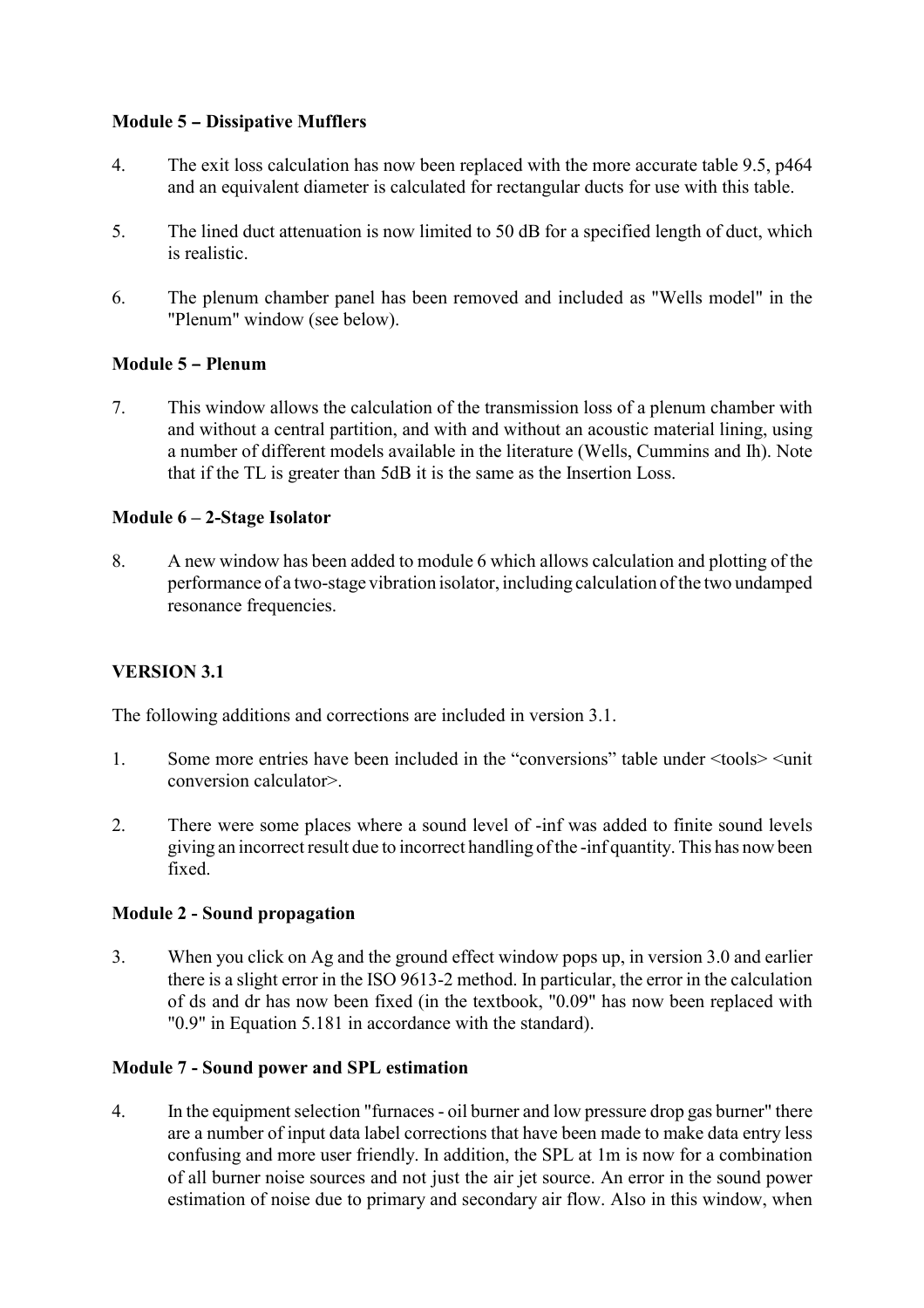one sets the air flow rate to zero, a value of -inf dB is obtained for the air flow noise as expected. However the error of -inf dB for the total noise has now been fixed.

- 5. For all of this module, version 3 assumed that the ambient conditions were a speed of sound of 343 m/s and a product of speed of sound and density of 400. Now it is possible to enter environmental conditions using the "constants" button so that the actual speed of sound and air density are used in the calculations.
- 6. The total sound power levels for cooling towers, pumps, large compressor interior noise levels, large compressor exterior noise levels, boilers, turbines, furnaces, electric motors, generators, transformers and gears are now exactly equal to the sum of the octave band levels in each case. This was not always the case previously due to some anomalies with the octave band correction procedure.
- 7. For Cooling towers, Table 11.9 in the text for calculating close in sound pressure levels is now included.
- 8. For jet noise, the user no longer needs to choose whether to output sound power or sound pressure level at a specified location because both calculations are now done simultaneously.

# **Module 7 - Road traffic noise (CoRTN)**

9. There is a new window in module 7 that allows the calculation of road traffic noise according to the CoRTN model that was developed in the UK by the Dept of Transport.

# **Module 7 - Road traffic noise (USA FHWA-TNM)**

10. There is a new window in module 7 that allows the calculation of road traffic noise according to the United States FWHA Traffic noise model. However, the data base provided by the FWHA is not included in ENC. Users are required to enter their own vehicle emission noise levels (maximum sound pressure level emitted during a vehicle pass by at a distance of 15 m). There is a data base of noise levels provided in the FWHA traffic noise model technical manual.

# **Module 7 - Rail traffic noise (UK-DoT)**

11. There is a new window in module 7 that allows the calculation of rail traffic noise according to the model that was developed in the UK by the Dept of Transport.

# **VERSION 3.0**

The following are additions over what was included in Version 2.2

1. A USB network dongle is now available.

# **Module 4 - Partition**

2. In addition to STC, being indicated beneath the graph, all the ISO descriptors, *Rw, C* and  $C_t$  are now shown. In addition these descriptors now apply to the curve which has the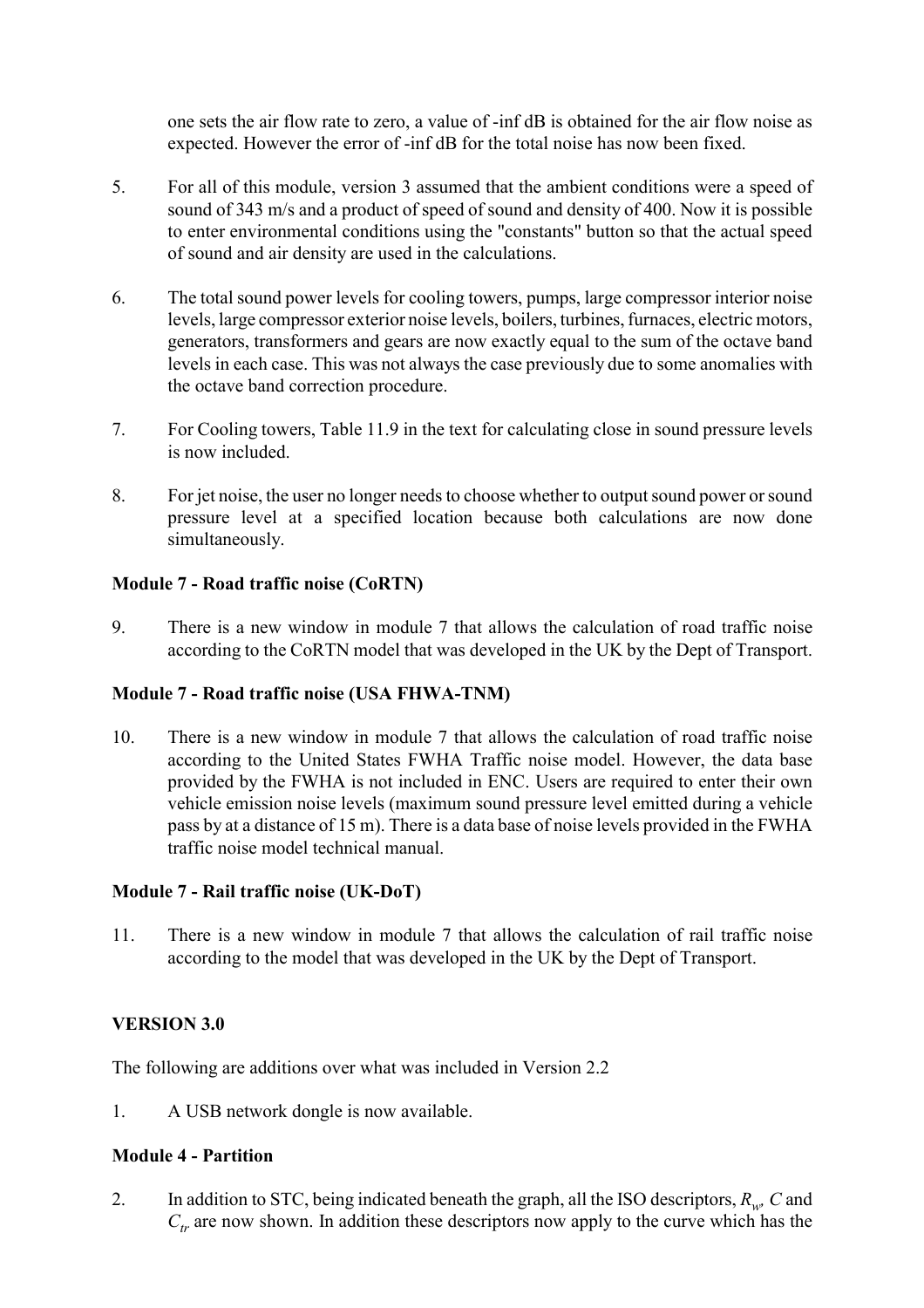cursor on it rather than the last one drawn. However, if the cursor is never turned on, the descriptors apply to the last curve drawn. If the cursor is turned on and then off, the descriptors will apply to the curve where the cursor was located prior to it being turned off.

- 3. Multi-leaf partition data entry has been reorganised so the total thickness of the panel is entered and then the thickness and material properties of the thickest panel are entered separately.
- 4. Multi-leaf partitions which are rigidly connected are now treated as a single partition with a thickness equal to the total thickness. So the thickness data in the "Thickest leaf" table of data are automatically adjusted so the leaf thickness is equal to the total thickness entered in the "multi-leaf" box.
- 5. It is now possible to calculate the TL for panels of 2 layers of different materials which are rigidly connected for both isotropic and orthotropic panels.
- 6. A number of intermediate calculation results were previously provided. To these has been added the bending wave speed at a user specified frequency (two wave speeds for orthotropic panels). These intermediate results have also been made easier to read.

# **Module 4 - Double wall**

- 7. Similar capabilities have been added to the double wall as for the single partition. In contrast to the single partition, there is no separate window for adding new material definitions. This is simply done by directly changing the values in the data table and saving to a new file.
- 8. As for the single partition, in addition to STC, being indicated beneath the graph, all the ISO descriptors,  $R_{w}$ , C and  $C_{tr}$  are now shown. In addition these descriptors now apply to the curve which has the cursor on it rather than the last one drawn.

# **Module 4 - IIC and STC**

9. An entire new window has been added to allow calculation of IIC, STC and *Rw*. These can be calculated either by entering the  $1/3$  octave band values for TL, IIC or  $R<sub>w</sub>$  directly or in the case of TL and *Rw*, you can enter the data from the reverberation room measurement (sound pressure levels on either side of the panel and reverberation times or average sound absorption coefficients for the receiver room).

# **Module 4 - Composite Panel**

- 10. Determination of the effect on overall TL of a crack around a window or under a door is now possible.
- 11. A 1/3 octave band option has been added as an option to both the table and the graph.
- 12. The EASY-TL calculator has been modified to avoid the need for right clicking.

#### **Module 4 - Enclosure**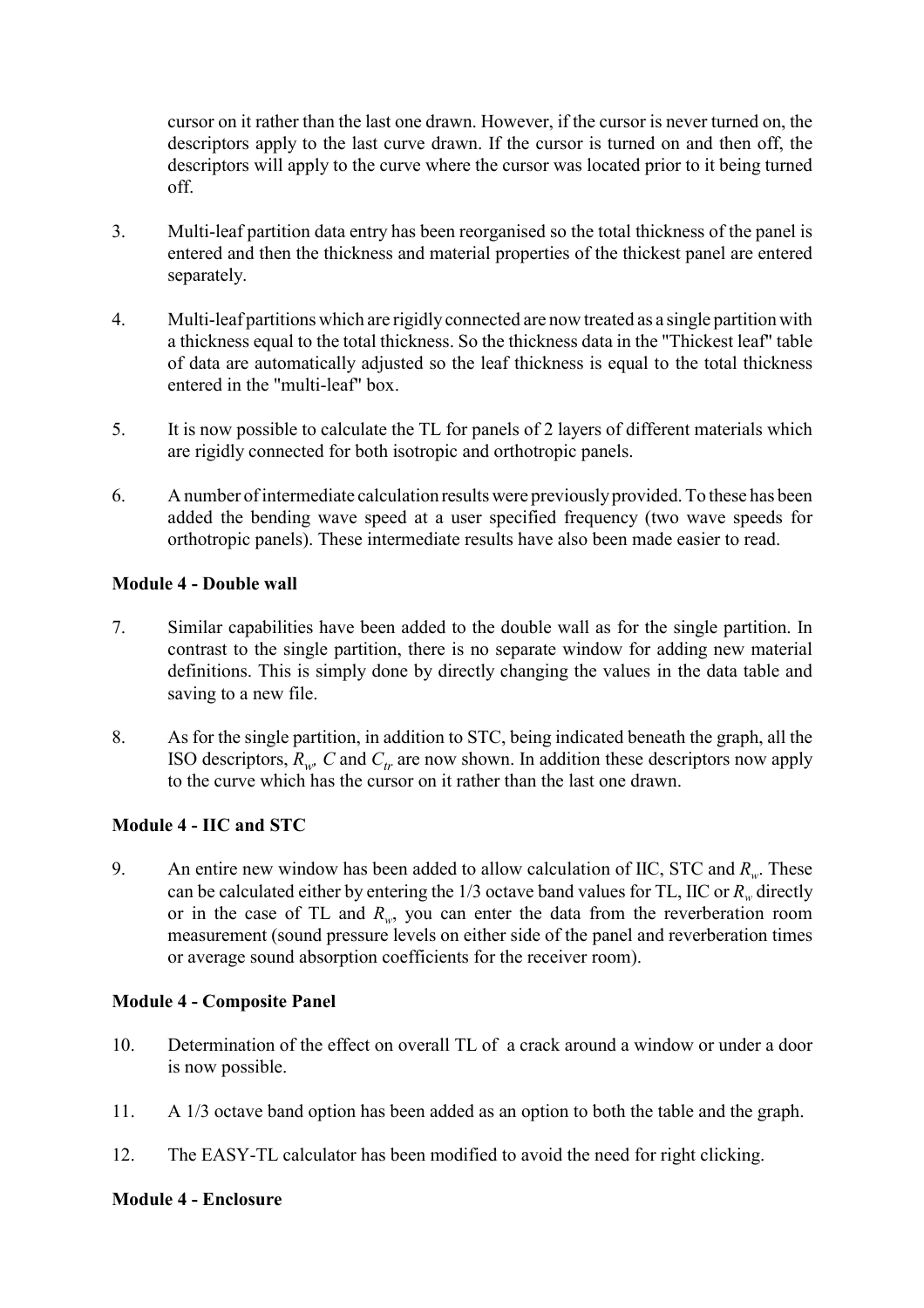- 13. The effect of medium density liner on the TL of an enclosure panel can now be included if desired by the user (only important at 2kHz and above).
- 14. Calculations of the sound pressure level immediately outside the enclosure and also at some distance from it (for enclosures located both outdoors and in a building), together with the calculations of the sound pressure levels with no enclosure present are now available in an octave band table. The source (around which the enclosure is to be built) sound power is also a line in the table. You have a choice as to which of the above quantities you would like to specify as the input and ENC will calculate all the other quantities. You can also specify a directivity factor for the source and the enclosure.
- 15. The sound power reduction of a partial enclosure can now be calculated in this window.

# **Module 4 - Outdoor barrier**

- 16. Three methods in addition to the Maekawa method have been added for calculating barrier attenuation. These are the Menounou method (text, p390), the Kurze and Allen method (text, p390) and the ISO method (text, p400).
- 17. Intermediate results for the barrier calculations can now be displayed.
- 18. Double edge diffraction and two parallel barriers can now be analysed using the ISO method.
- 19. 1/3 octave values are now plotted on the graph and can be read with the cursor.

# **Module 5 - Dissipative Muffler**

- 20. Calculation of lined duct attenuation is now much faster and no black box appears in the screen centre during the calculation
- 21. Exit loss from the  $2<sup>nd</sup>$  edition textbook has been replaced with data from table 9.5, p464 in the 3rd edn. text.
- 22. The lined duct attenuation has been limited to a maximum of 50 dB total.

#### **Module 5 - Pressure Drop**

23. This window has now been merged with the "flow noise" window to make room for two new windows to appear in version 3.1.

# **VERSION 2.2**

- 1. Graph borders in Modules 1, 2 and 3 have been improved so the quality of the printout is better.
- 2. The user can now select the maximum and minimum values on the y-axis scale for most graphs in modules 1, 2 and 3. Also in most cases, the user can also select the number of y-axis increments desired on the graph to avoid undesirable numbers on the y-axis scale.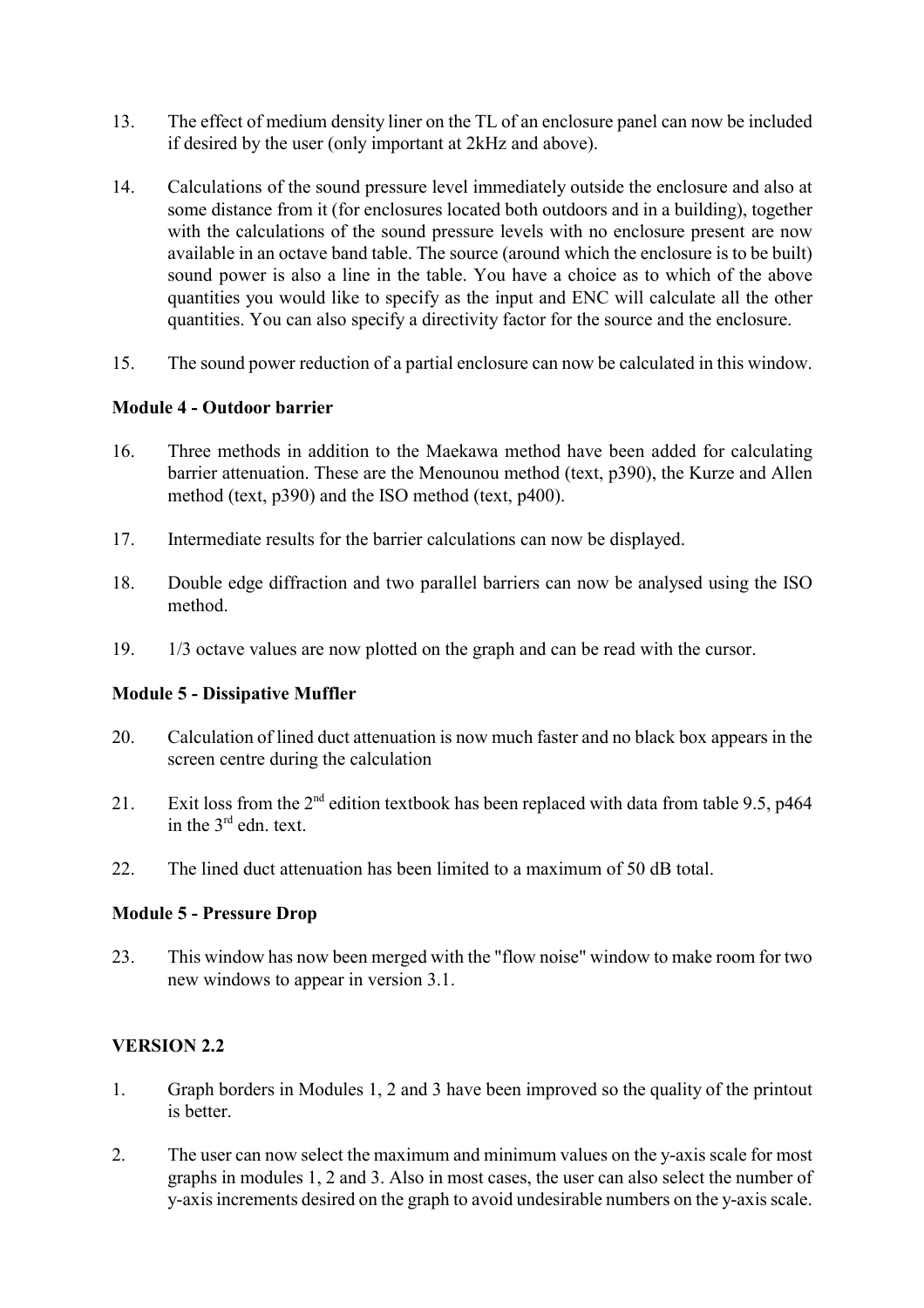3. On-line help files have been updated and expanded.

# **Module 3 - Room Modal Properties**

- 4. patial standard deviation of the sound pressure level (dB) is now included.
- 5. Effective intensity and energy density are now calculated.
- 6. The resonance frequencies for the cylindrical shaped room are now calculated accurately instead of relying on the grossly inaccurate approximations provided in "Vibration and Sound" by P.M. Morse (1948). The user guide is now much more expansive on this topic.
- 7. The calculation of cross-over frequency for both rectangular and cylindrical rooms has been extended to include tones and bands of noise less than 1/3 octave wide.

# **Module 3 - Sound in Rooms**

- 8. This main window has been rearranged to separate steady state calculations from transient calculations.
- 9. Fitzroy, Fitzroy-Kuttruff and Neubauer equations for calculating  $T_{60}$  and absorption coefficient have been added for flat and long rooms as well as Sabine rooms.
- 10. In the Sabine room panel, users can now change SPL\_r as well and this will affect all other parameters except source power output.
- 11. A window has been added to allow the calculation of Sabine absorption coefficient for a sample of material in a reverberation room.

# **Module 3 - Porous material absorber**

- 12. This main window has been completely rearranged to include the display of more results and to allow the calculation of more quantities.
- 13. Calculations of NRC are now provided and an NRC calculator has also been added.
- 14. Calculations of normal incidence and statistical absorption coefficients of a material can now be made from impedance tube standing wave measurements as well as from flow resistance data.
- 15. The graph is now able to plot all calculated quantities for both impedance tube approach and the flow resistance approach.

# **Module 3 - Panel absorber**

- 16. The ability to undertake 1/3 octave band calculations as well as octave band calculations has been added.
- 17. The result for  $f_{1,1}$  (first resonance frequency) of the panel is now displayed.

# **Module 3 – Applications**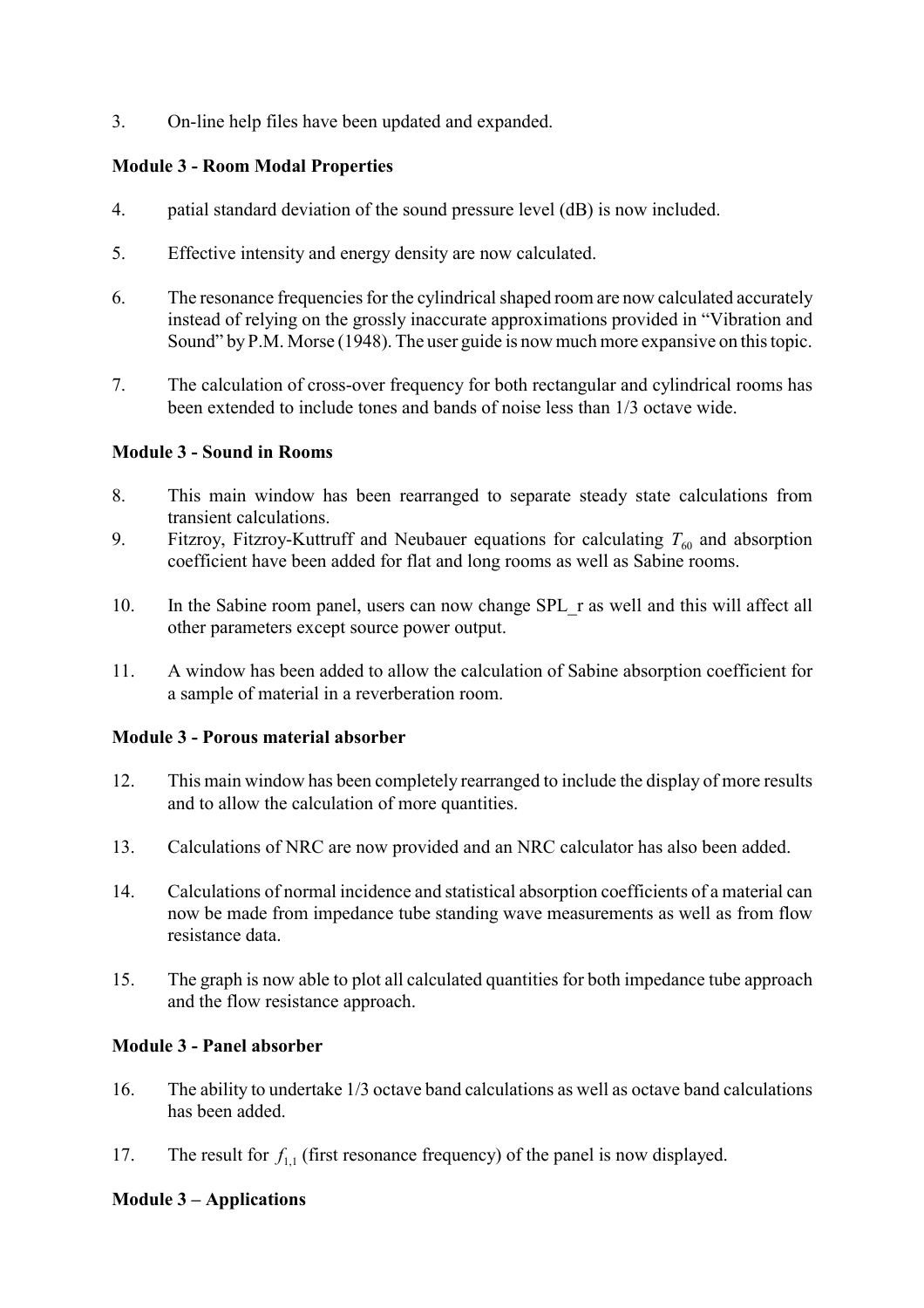- 18. This main window has been rearranged to include the display of more results and to allow the calculation of more quantities.
- 19. Occupied and unoccupied class rooms have now been added to the optimum reverberation time menu.
- 20. A separate panel has been developed so that you can enter measured or estimated early decay times,  $C_{80}$  values and average sound pressure levels for frequencies between 125 Hz and 4000 Hz for unoccupied concert halls and ENC will then calculate the corresponding quantity for an occupied hall.
- 21. A panel has been added for calculating auditoria reverberation times from Sabine absorption coefficients in octave bands - absorption of the audience may also be easily included.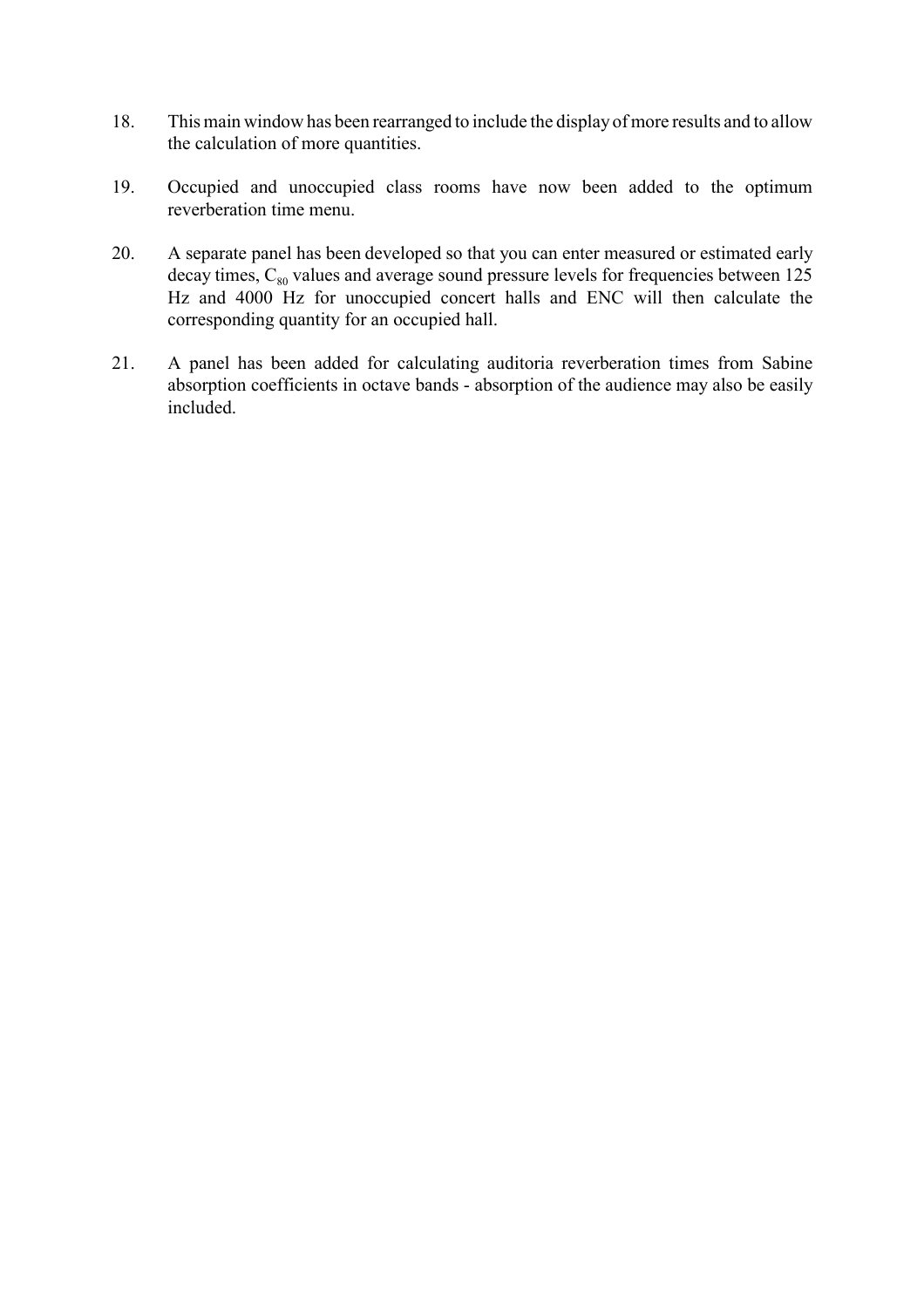# **VERSION 2.11**

#### **Module 5 - Exhaust stack**

1. The bug in the calculation of sound pressure level at a distance has been fixed. Previous versions of the software subtracted  $log(4\pi r^2)$  instead of  $10log(4\pi r^2)$  when calculating sound pressure level from stack exhaust sound power level.

# **VERSION 2.1**

# **Module 5 - Impedance and Module 5 - Reactive Mufflers**

- 1. The calculation of the end correction for Helmholtz resonator necks has been modified. For the end adjacent to the resonator chamber, the condition that if *ξ* < 0.333, *ξ* = 0 when using Equation (9.16) in the text to calculate the end correction has been removed and additional conditions have been added. These are:
	- 1. If  $\xi > 0.8$ ,  $\xi = 0.8$
	- 2.  $\zeta > 0.6$ , a message pops up warning that the calculation is inaccurate
- 2. For the calculation of the end correction for the end mounted to the wall of a duct, Equation (9.16) in the text is still used, except that now *ξ* is set equal to 0 instead of equal to the ratio of neck diameter to duct diameter. This result agrees better with experimental data.

# **Module 5 - Lined Ducts**

3. The problem of negative and minus infinity attenuations for some low frequency calculations has been fixed.

# **VERSION 2.0**

The following are additions for version 2.0 over what was in version 1.30

# **Module 1 - Fundamental calculations**

- 1. A panel that relates wavenumber, wavelength, frequency and speed of sound has been added.
- 2. A panel has been added allowing the calculation of the following quantities for both plane and spherical waves at a specified distance, given the sound pressure level.
	- a. Sound pressure
	- b. Sound intensity
	- c. Sound intensity level
	- d. Reactive intensity amplitude
	- e. Particle velocity
	- f. Total energy density
	- g. Potential energy density
	- h. Kinetic energy density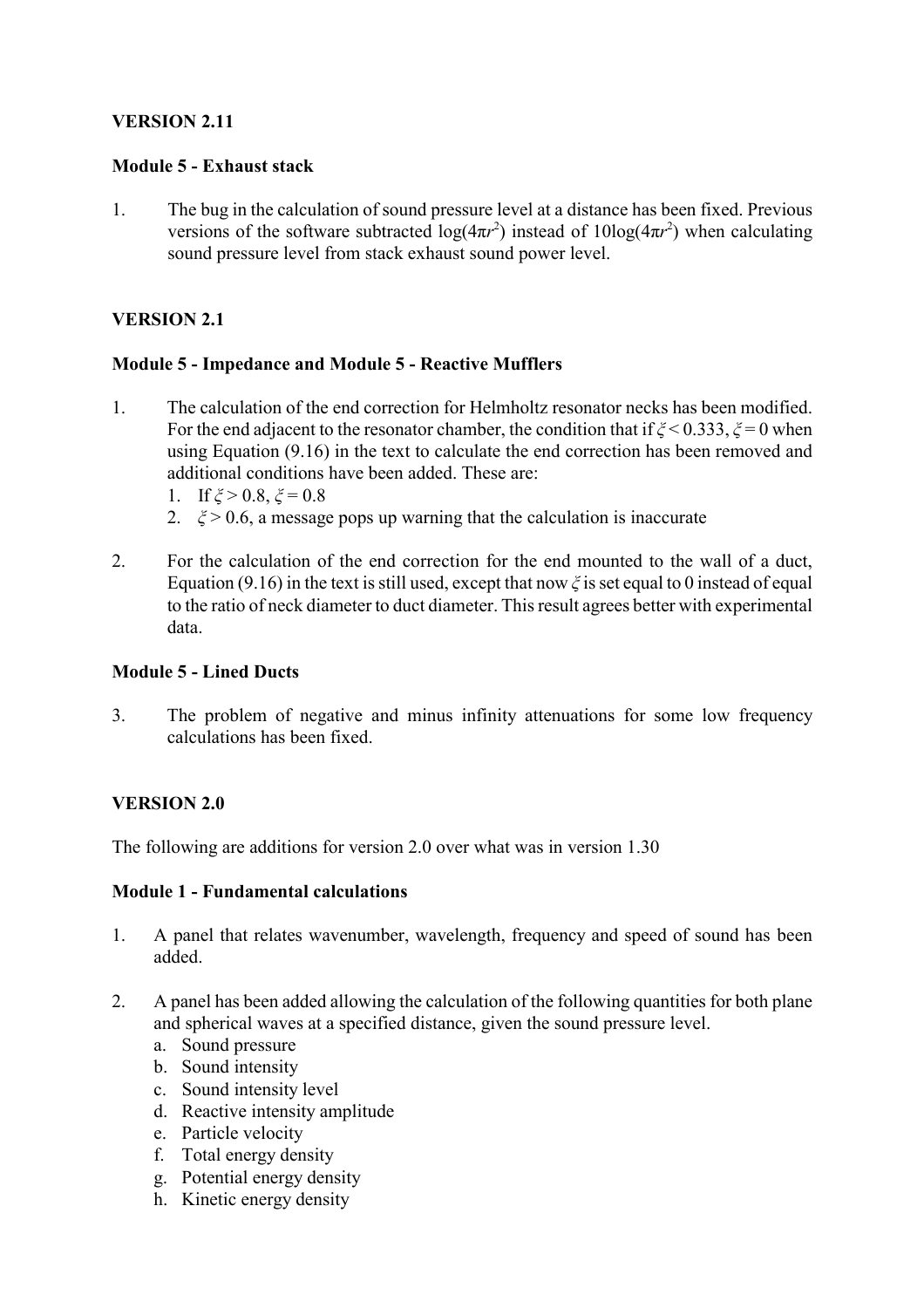3. A panel has been added to calculate the speed of sound for a liquid in a thin-walled tube.

# **Module 1 - Noise level criteria**

- 4. Can now get rid of curves on the plot by clicking on a coloured button a second time or clicking on the "NC", "NR" etc labels a second time.
- 5. RNC curves have been added to the others that are available to be superimposed on the plot

# **Module 1 - Weighting Networks (new window)**

6. This window allows calculations to be done on full octave band or 1/3 octave band spectra in the range 10 Hz to 20 kHz. You can add spectrum levels, subtract levels, apply A, B or C-weighting to the spectra, calculate overall weighted and unweighted levels and plot the spectra and weighting curves.

# **Module 1 - Noise Descriptors (new window)**

- 7. This window allows you to calculate various noise descriptors, given hourly  $L_{Aeq}$  data or times of exposure to various noise levels. The quantities calculated are  $L_{Aeq, D}$ ,  $L_{Aeq, 8h}$ ,  $E_{A,T}$ , SEL, CNEL,  $L_{dn}$ . Noise impact quantities, NII and TWP are also calculated.
- 8. A window for calculating material flow resistance and flow resistivity from material properties is also provided.
- 9. A speech privacy calculator is also provided to estimate the intelligibility of speech between adjacent rooms in a building.

# **Module 2 - Sound sources**

10. A new panel has been added to calculate the sound radiated from a body subject to vortex impingement in a turbulent flow.

# **Module 2 - Plane sources (new window)**

- 11. A new window includes piston and incoherent plane sources. Radiated sound intensity, sound power as well as sound pressure on-axis in the near and far field and both on and offaxis in the far field are calculated.
- 12. For the piston source a plot of the real and imaginary parts of the normalized radiation impedance (radiation efficiency) is provided.
- 13. A panel has also been added for calculating the sound field radiated by a building.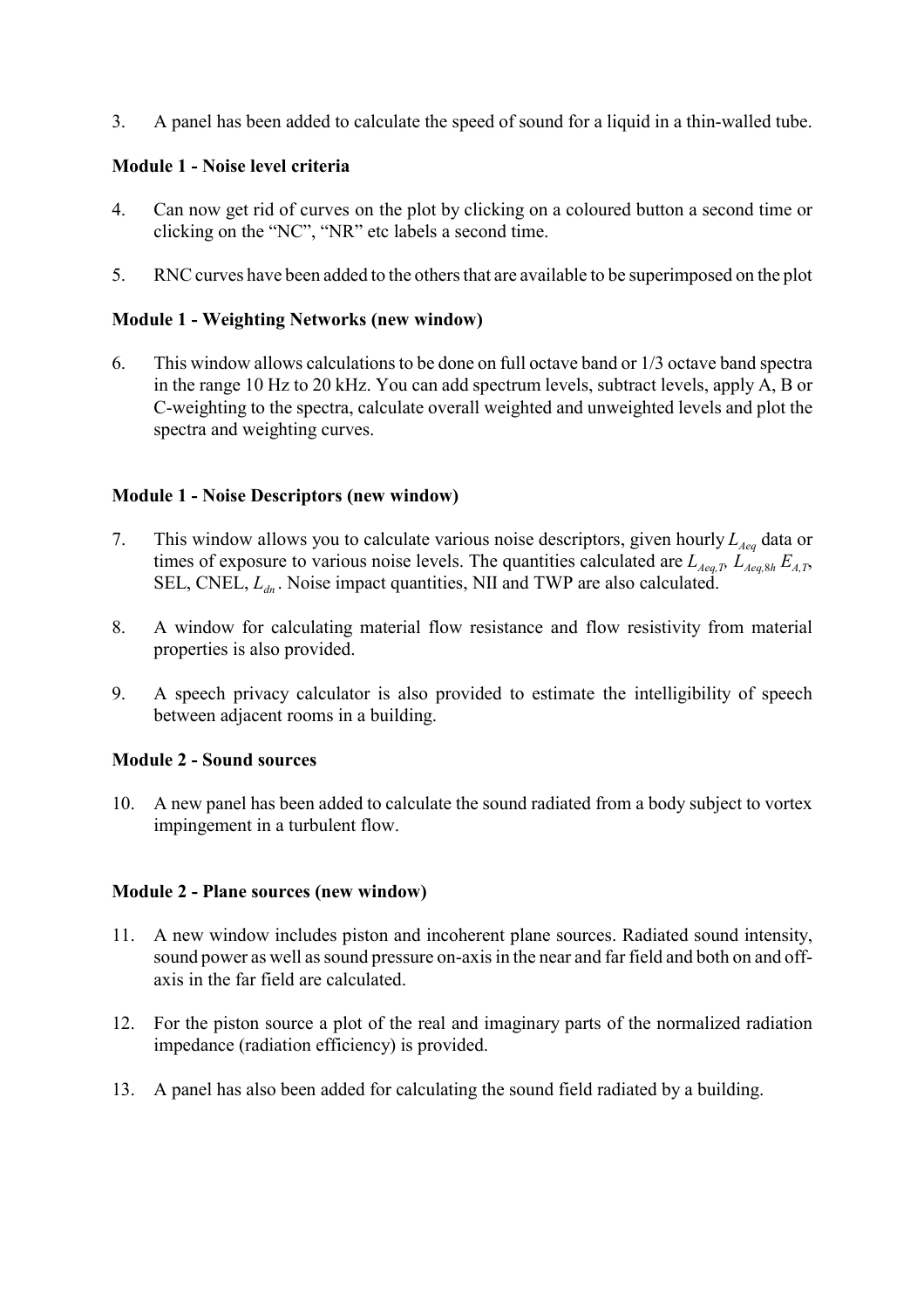# **Module 2 - Sound propagation**

- 14. The excess attenuation results in the lower part of the central panel have been rearranged so there is only one line for each type of excess attenuation. Where there is more than one model available to calculate the excess attenuation (ground and meteorological effects), the choice of model is made in the relevant panel on the right hand side of the window. Detailed results for each model used in the excess attenuations are now provided in a pop up window which appears when you click in the excess attenuation character on the left of the central panel.
- 15. For ground effect, detailed results include reflection coefficients (spherical and plane), turbulence parameters and results for locally and extended reactive ground.
- 16. For meteorological effects, there is now a choice between 6 different models with detailed results shown for each model on the pop up window. The ISO standard is also included. A shadow zone calculation is now available as well as results from the other meteorological effects models. Table numbers have been updated to reflect the third edition of the text book.
- 17. For barriers, the calculation of the effect of wind and temperature gradients has been updated as in the third edition of the textbook so it is consistent with the procedures used in the calculation of the excess attenuation due to meteorological effects.
- 18. Excess attenuations due to housing, forests and process equipment can now be calculated and are included as separate lines in the table.
- 19. In the barrier calculation, if the barrier is a building greater than 10 m high, the first of the two terms in Eq. 1.97 is now deleted for the calculation.

# **Module 2 - Sound Power**

- 20. In the far right panel, there is now a button which you can click on to produce a plot of radiation efficiency vs frequency for the specified vibrating panel.
- 21. In all panels, you can select "octave" to enable calculations to be done simultaneously in all octave bands and the results plotted.

# **Module 7 - Compressors, cooling towers, pumps, boilers, furnaces, electric motors, generators and gears.**

22. Previously overall levels calculated using the equations in the text were adjusted so that the octave band values added up to the overall levels calculated using the specified equation. Now this is no longer done in cases where the octave band levels add up to less than the overall levels in recognition that some energy exists below the 31.5 Hz octave band and above the 8 kHz octave band. In cases where the octave band levels add up to slightly more than the overall level (due to rounding of the octave band correction values to the nearest whole number), the octave band levels have been adjusted slightly by a fraction of a dB so they add up to the overall level calculated with the appropriate equation.